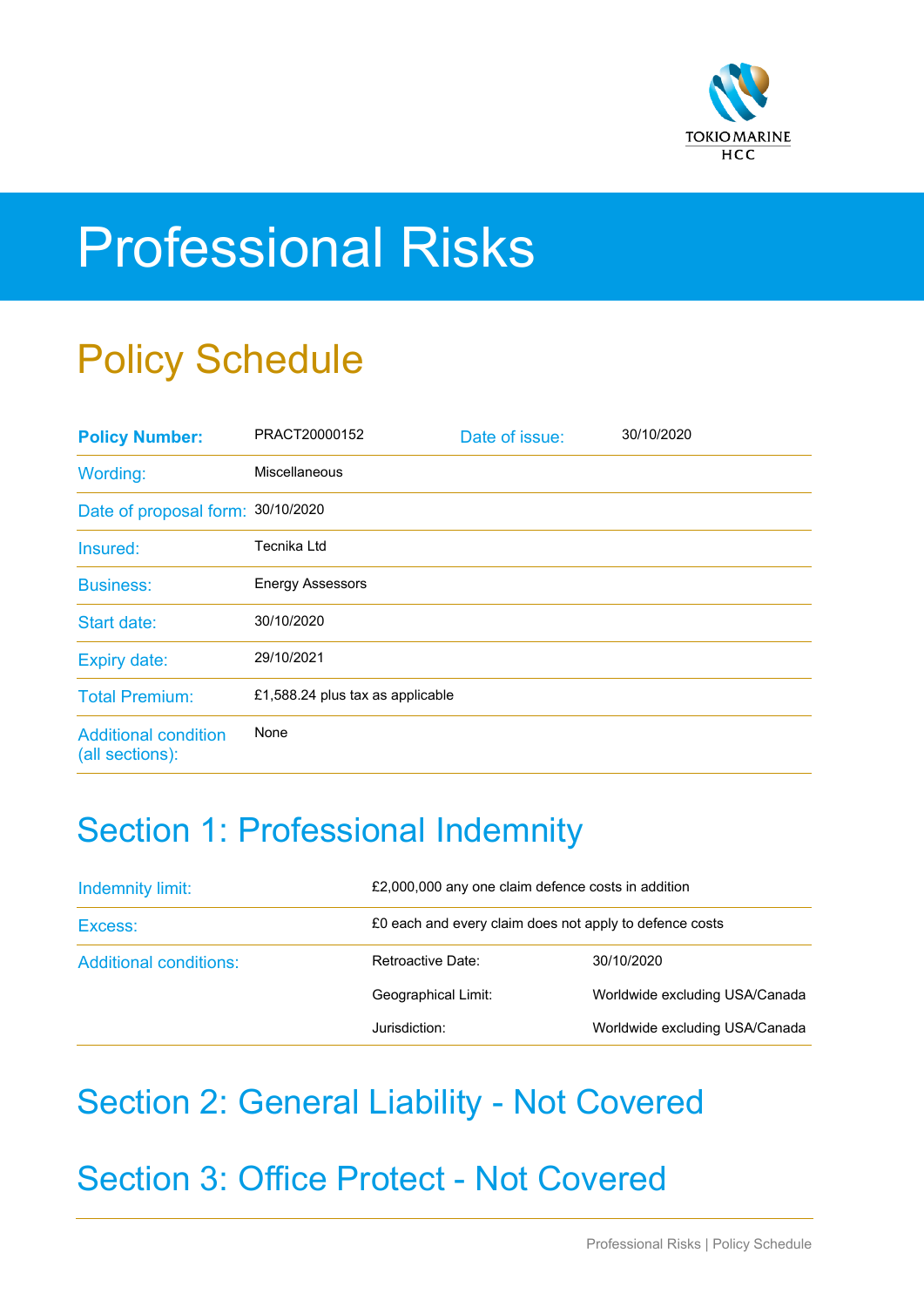Section 4: Legal Expenses - Not Covered

Section 5: Management Liability - Not Covered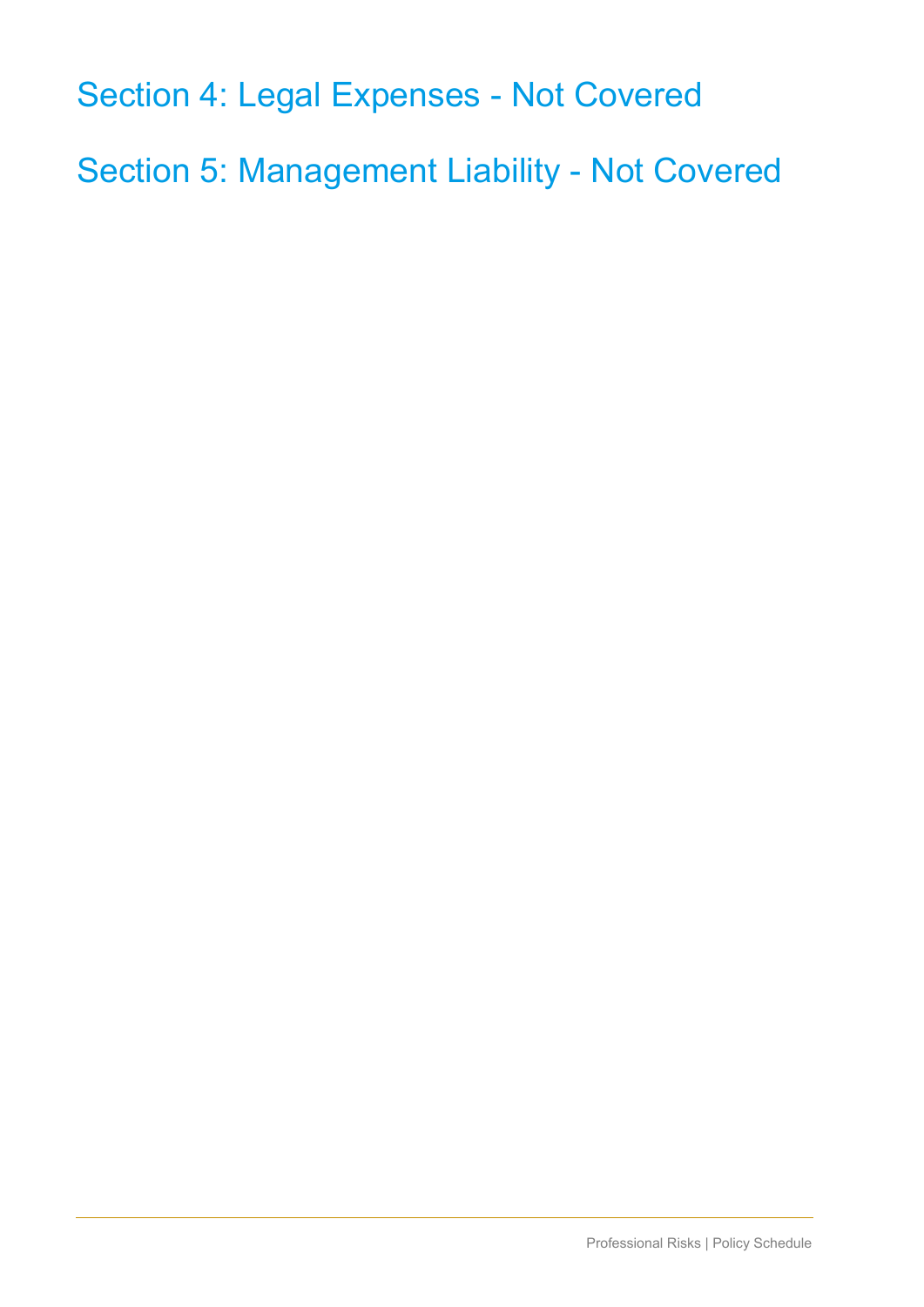#### **General Exclusion Energy Assessors**

**Insurers**, in addition to the exclusions contained elsewhere in this Policy, shall not be liable to indemnify the **Insured** under Section 1 against any claim or loss arising directly or indirectly out of or in connection with energy broking or tradering.